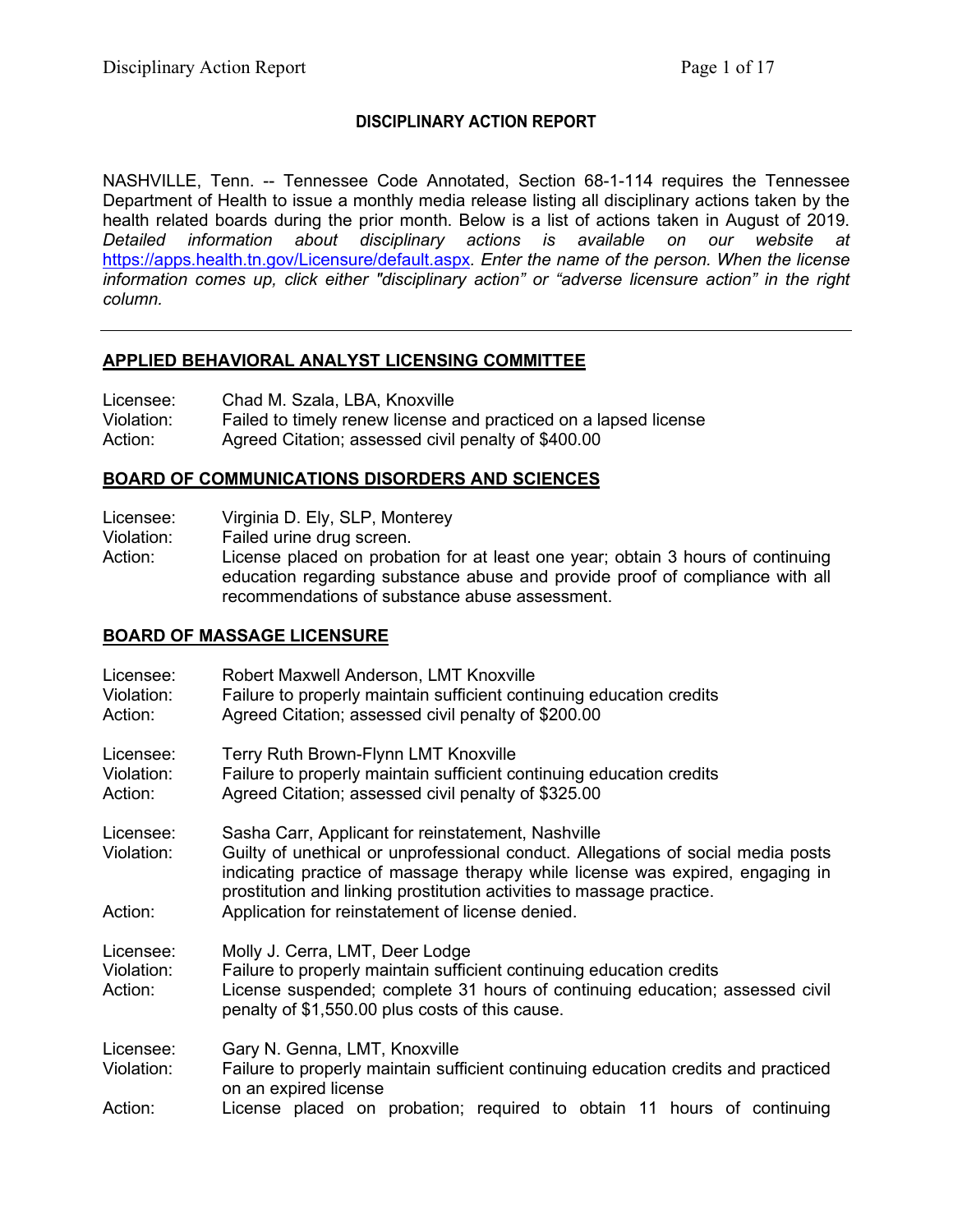education; assessed civil penalty of \$550.00 plus costs of this cause.

| Licensee:<br>Violation:<br>Action: | Leslie Beth Guimaraes, LMT Nashville<br>Failed to timely renew the license and practiced on a lapsed license.<br>Agreed Citation; assessed civil penalty of \$1,000.00                                                                                                                                                                              |
|------------------------------------|-----------------------------------------------------------------------------------------------------------------------------------------------------------------------------------------------------------------------------------------------------------------------------------------------------------------------------------------------------|
| Licensee:<br>Violation:<br>Action: | Jacob Adam Hopkins, LMT Antioch<br>Failure to properly maintain sufficient continuing education credits<br>Agreed Citation; assessed civil penalty of \$200.00                                                                                                                                                                                      |
| Licensee:<br>Violation:            | Chasity Horner, LMT, Mosheim<br>Violation of previous board order and failure to meet all board ordered<br>requirements timely.                                                                                                                                                                                                                     |
| Action:                            | Required to provide proof of completion of all continuing education for<br>2019/2020 licensing cycle no later than January 1, 2021 plus pay costs of this<br>cause.                                                                                                                                                                                 |
| Licensee:<br>Violation:<br>Action: | *April Hudson, LMT Chattanooga<br>Failure to properly maintain sufficient continuing education credits<br>Agreed Citation; assessed civil penalty of \$775.00<br>Late reporting from May, 2019                                                                                                                                                      |
| Licensee:<br>Violation:<br>Action: | JM Foot Spa, Establishment Application, Hermitage<br>Guilty of willful negligence in the practice of massage or has been guilty of<br>employing, allowing or permitting any unlicensed person to perform massage in<br>such licensee's establishment. Is guilty of unethical or unprofessional conduct.<br>License denied.                          |
| Licensee:<br>Violation:<br>Action: | Aiyan Meng, LMT, Nashville<br>Guilty of operating an establishment employing unlicensed massage therapists.<br>License voluntarily surrendered; assessed costs of this cause.                                                                                                                                                                       |
| Licensee:<br>Violation:<br>Action: | Aimee Messmer, LMT, Madisonville<br>Guilty of practicing massage in an establishment not licensed for massage.<br>License placed on probation; assessed civil penalty of \$1,800.00 plus costs of<br>this cause.                                                                                                                                    |
| Licensee:<br>Violation:            | Dongmei Ni, Applicant, Franklin<br>Guilty of fraud in the practice of massage or fraud or deceit in the licensee's<br>admission to the practice of massage. Is guilty of unethical or unprofessional<br>conduct of previously<br>operating one or<br>more<br>unlicensed<br>massage<br>establishments in Tennessee employing unlicensed individuals. |
| Action:                            | License denied.                                                                                                                                                                                                                                                                                                                                     |
| Licensee:<br>Violation:<br>Action: | Helen Elizabeth Prather, LMT Somerville<br>Failed to timely renew the license and practiced on a lapsed license.<br>Agreed Citation; assessed civil penalty of \$400.00                                                                                                                                                                             |
| Licensee:<br>Violation:<br>Action: | Pressure Massage, Establishment Applicant, Johnson City<br>Guilty of operating an establishment without a massage establishment license.<br>License denied.                                                                                                                                                                                         |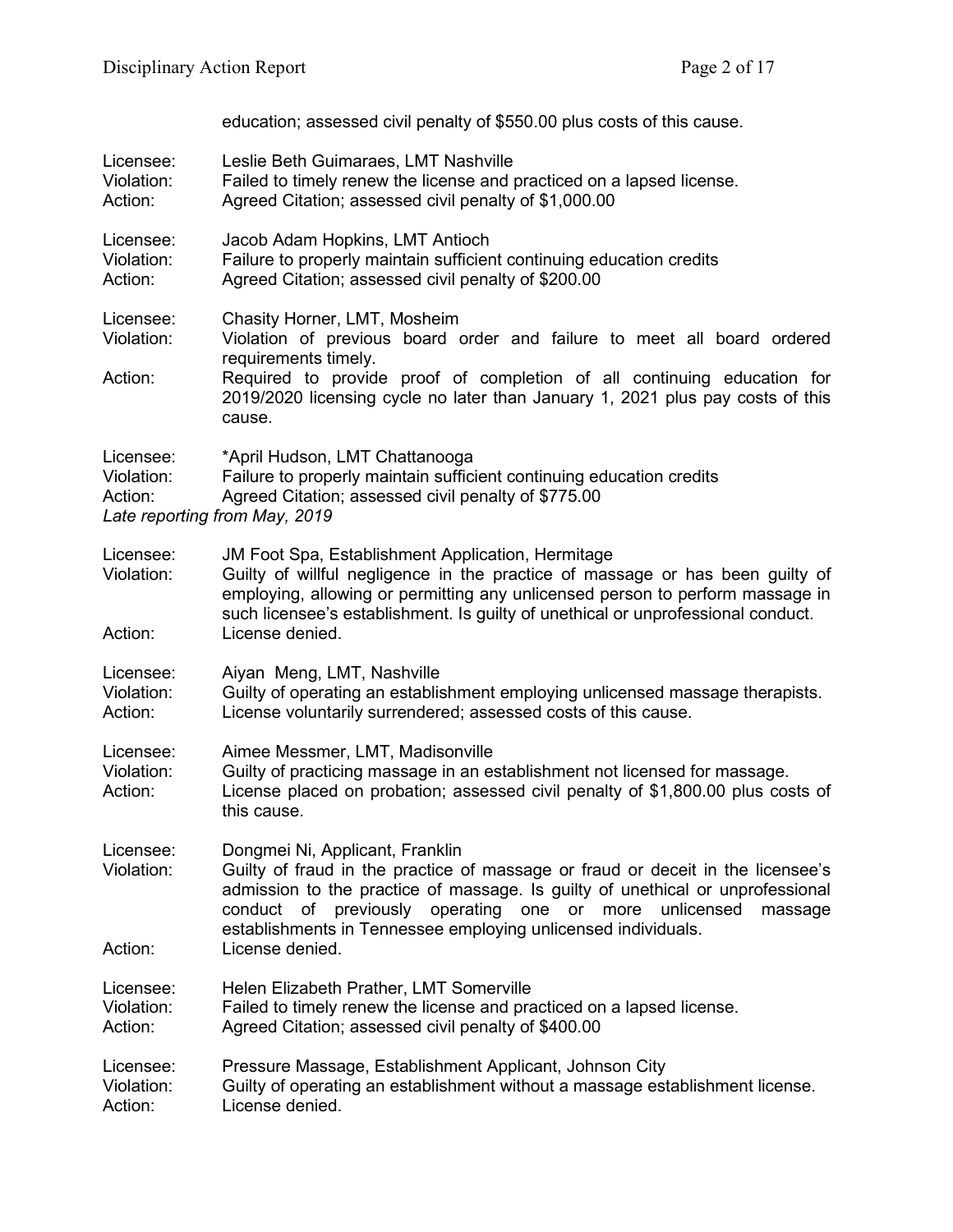| Licensee:<br>Violation:<br>Action: | Jennifer Rouse, LMT, Bristol<br>Guilty of practicing massage on an expired license and operating an<br>establishment without a massage establishment license.<br>License reprimanded and placed on probation, assessed civil penalty of<br>\$2,350.00 plus costs of this cause.                                                                                                                                                                                                            |
|------------------------------------|--------------------------------------------------------------------------------------------------------------------------------------------------------------------------------------------------------------------------------------------------------------------------------------------------------------------------------------------------------------------------------------------------------------------------------------------------------------------------------------------|
| Licensee:<br>Violation:<br>Action: | Royal Spa, Establishment Murfreesboro<br>Guilty of operating as an establishment employing unlicensed massage<br>therapists.<br>License voluntarily surrendered; assessed costs of this cause.                                                                                                                                                                                                                                                                                             |
| Licensee:<br>Violation:<br>Action: | Geoff Skene, Establishment Franklin<br>Failed to timely renew the license and continued to operate the business on a<br>lapsed license.<br>Agreed Citation; assessed civil penalty of \$1,350.00                                                                                                                                                                                                                                                                                           |
| Licensee:<br>Violation:<br>Action: | Linda Kay Todd, LMT, Nashville<br>Failure to maintain sufficient continuing education credits<br>Conditional reinstatement license, obtain 31 hours of continuing education;<br>assessed civil penalty of \$775.00                                                                                                                                                                                                                                                                         |
| Licensee:<br>Violation:<br>Action: | Tebeth Turnbloom, LMT Nashville<br>Failure to properly maintain sufficient continuing education credits and falsely<br>indicated that he had completed all required continuing education for the<br>2015/2016 continuing education cycle.<br>License is suspended until 31 hours of continuing education is completed then<br>will be place on probation until all civil penalties and costs are paid in full.<br>Assessed civil penalty of \$1,550.00 plus costs not to exceed \$1,000.00 |
| Licensee:<br>Violation:<br>Action: | Minyang Wang, LMT Madison, Alabama<br>Failure to properly maintain sufficient continuing education credits<br>Agreed Citation; assessed civil penalty of \$200.00                                                                                                                                                                                                                                                                                                                          |
| Licensee:<br>Violation:<br>Action: | Crystal Washington, LMT, Nashville<br>Violation of previous board order and failure to meet all board ordered<br>requirements timely.<br>Required to provide proof of completion of all continuing education for<br>2019/2020 licensing cycle no later than January 1, 2021 plus pay costs of this<br>cause.                                                                                                                                                                               |
| Licensee:<br>Violation:<br>Action: | Feng Wei, LMT Alhambra, California<br>Failure to properly maintain sufficient continuing education credits<br>Agreed Citation; assessed civil penalty of \$775.00                                                                                                                                                                                                                                                                                                                          |
|                                    |                                                                                                                                                                                                                                                                                                                                                                                                                                                                                            |

# **BOARD OF MEDICAL EXAMINERS**

Licensee: Sharon Khan Clark, MDXL, Cleveland Violation: Failure to maintain sufficient continuing education credits Action: Must obtain missing continuing education credits; assessed civil penalties of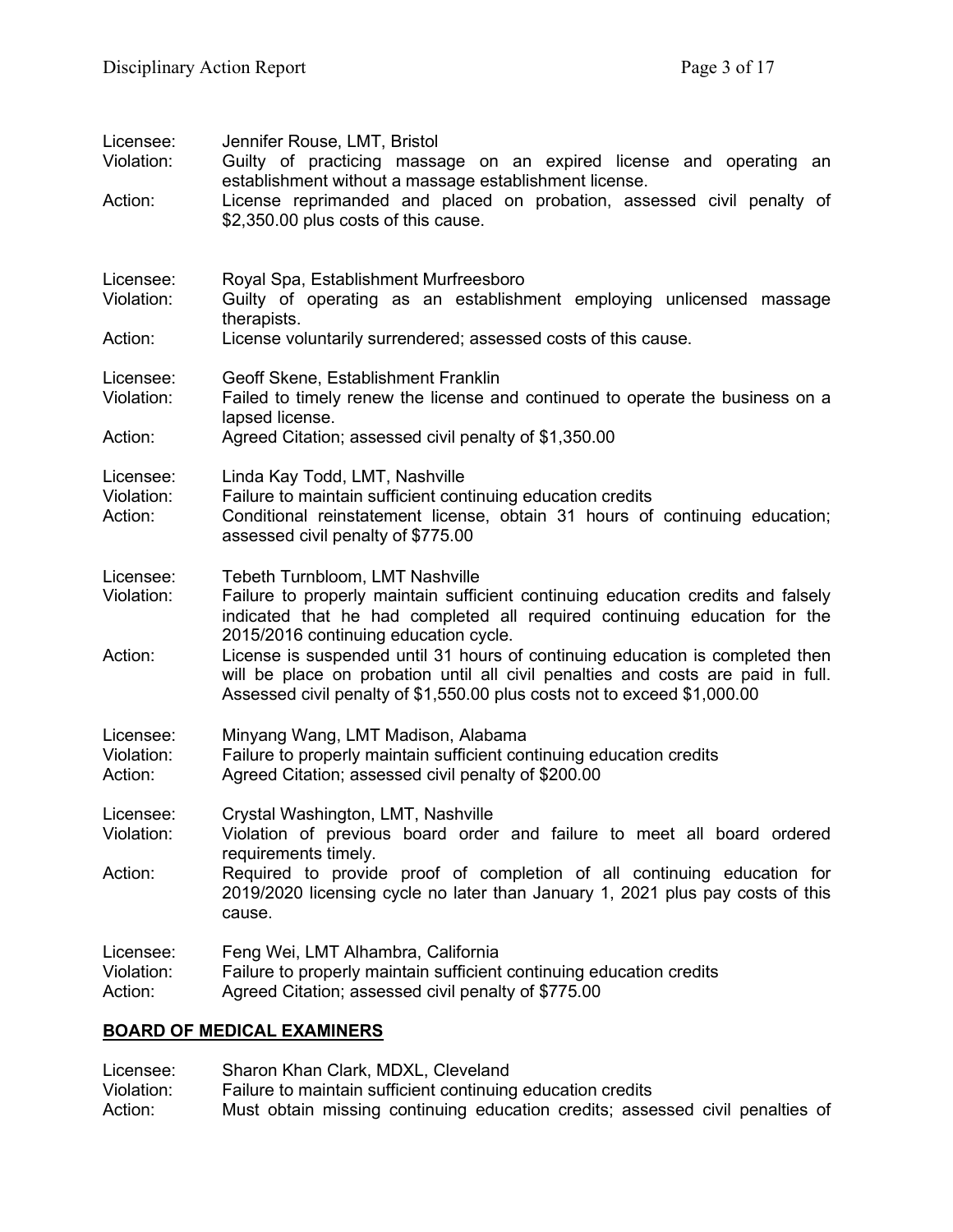\$120.00

| Licensee:<br>Violation:<br>Action: | Sarah Fay Cutshall, AMDX, Johnson City<br>Failure to maintain sufficient continuing education credits<br>Must obtain missing continuing education credits; assessed civil penalties of<br>\$70.00                                                                                                                                                                                                                                                                                    |
|------------------------------------|--------------------------------------------------------------------------------------------------------------------------------------------------------------------------------------------------------------------------------------------------------------------------------------------------------------------------------------------------------------------------------------------------------------------------------------------------------------------------------------|
| Licensee:<br>Violation:<br>Action: | Heather Coulson Hale, AMDX, Chattanooga<br>Practicing without a license<br>Assessed civil penalty of \$500.00                                                                                                                                                                                                                                                                                                                                                                        |
| Licensee:<br>Violation:<br>Action: | Dwayne Terrence Hunter, AMDX, Clarksville<br>Practicing without a license<br>Assessed civil penalty of \$500.00                                                                                                                                                                                                                                                                                                                                                                      |
| Licensee:<br>Violation:<br>Action: | Dean A. Klug, MD, Cordova<br>Failure to maintain sufficient continuing education credits<br>Must obtain missing continuing education credits; assessed civil penalties of<br>\$3,200.00                                                                                                                                                                                                                                                                                              |
| Licensee:<br>Violation:            | Michael Lapaglia, MD, Knoxville<br>Based on a guilty plea to two federal felonies as a result of unlawfully writing<br>prescriptions for controlled substances using the Drug Enforcement Agency<br>number of another physician, Respondent's license was summarily suspended<br>on January 2, 2019. On March 20, 2019, Respondent voluntarily provided<br>truthful testimony regarding his conduct during the contested case hearing of<br>another physician in front of the Board. |
| Action:                            | License placed on probation; with terms of a contract and advocacy by<br>Tennessee Medical Foundation and proof of completion of continuing education<br>pertaining to prescribing controlled substances and maintaining boundaries.                                                                                                                                                                                                                                                 |
| Licensee:<br>Violation:<br>Action: | Andrea Nicole Morris, MDXL, Murfreesboro<br>Practicing without a license<br>Assessed civil penalty of \$100.00                                                                                                                                                                                                                                                                                                                                                                       |
| Licensee:<br>Violation:<br>Action: | Charity Starr Taylor, AMDX, Chattanooga<br>Failure to maintain sufficient continuing education credits<br>Must obtain missing continuing education credits; assessed civil penalties of<br>\$40.00                                                                                                                                                                                                                                                                                   |

### **BOARD OF MEDICAL EXAMINERS' COMMITTEE ON PHYSICIAN ASSISTANTS**

Licensee: Colton Lowe, PA, Helenwood<br>Violation: Guilty of sexual exploitation of

Guilty of sexual exploitation of a patient. Guilty of making false statements or representations, being guilty of fraud or deceit in the practice as a physician assistant; Gross malpractice, or a pattern of continued or repeated malpractice, ignorance, negligence or incompetence in the course of practice; Dispensing, prescribing or otherwise distributing to any person a controlled substance or other drug not in the course of professional practice, or not in good faith to relieve pain and suffering, or not to cure an ailment, physical infirmity or disease; Dispensing, prescribing, or otherwise distributing any controlled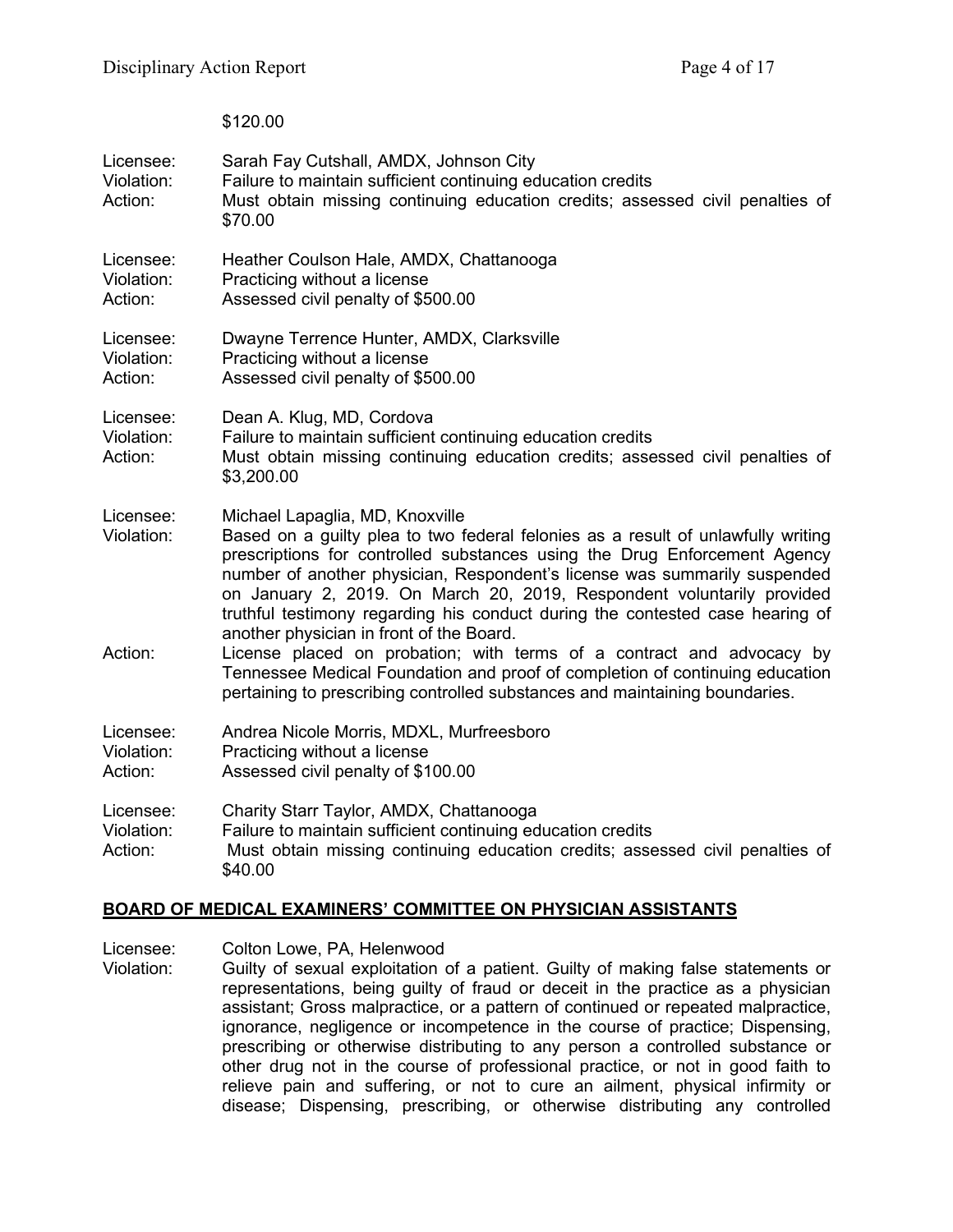substance to any person in violation of any law of the state or of the United State of America or any rule of the Board or Committee.

Action: License summarily suspended

### **BOARD OF NURSING**

Licensee: Adrienne L. Barber, RN, Dickson<br>Violation: Guilty of unprofessional conduct

Guilty of unprofessional conduct; to wit: being under the influence of alcoholic beverages, or under the influence of drugs which impair judgement while on duty in any health care facility, school, institution or other work place location Action: License suspended with terms

Licensee: Cheryl Nichole Biddle, RN, Old Hickory

- Violation: Unfit of incompetent by reason of negligence, habits, or other cause; addicted to alcohol or drugs to the degree of interfering with nursing duties; and guilty of unprofessional conduct; to wit: failure to maintain a record for each patient which accurately reflects the nursing problems and interventions for the patient and/or failure to maintain a record for each patient which accurately reflects the name and title of the nurse providing care; making false or materially incorrect, inconsistent or unintelligible entries in any patient records or in the records of any health care facility, school, institution or other work place location pertaining to the obtaining, possessing or administration of any controlled substance as defined in the Federal Controlled Substances Act; unauthorized use or removal of narcotics, drugs, supplies, or equipment from any health care facility, school, institution or other work place location; and engaging in acts of dishonesty which relate to the practice of nursing
- Action: License suspended with terms
- Licensee: Shanna R. Boggs, RN, Kingsport Violation: Guilty of unprofessional conduct; to wit: unauthorized use or removal of narcotics, drugs, supplies, or equipment from any health care facility, school, institution or other work place location; engaging in acts of dishonesty which relate to the practice of nursing; and refusing to submit to a drug test or testing positive for any drug on any government or private sector pre-employment or employer-ordered drug test
- Action: License suspended with terms

Licensee: Laura Everton Bone, RN, Lebanon Violation: Refusing to submit to a drug test or testing positive for any drug on any government or private sector pre-employment or employer-ordered drug test Action: License suspended with terms

Licensee: Lillian Carol Boothe, LPN, Paris

Violation: Violated or attempted to violate, directly or indirectly, or assisted in or abetted the violation of, or conspired to violate, any provision of this chapter or any lawful order of the board issued pursuant thereto; guilty of a crime; and guilty of unprofessional conduct; to wit: unauthorized use or removal of narcotics, drugs, supplies, or equipment from any health care facility, school, institution or other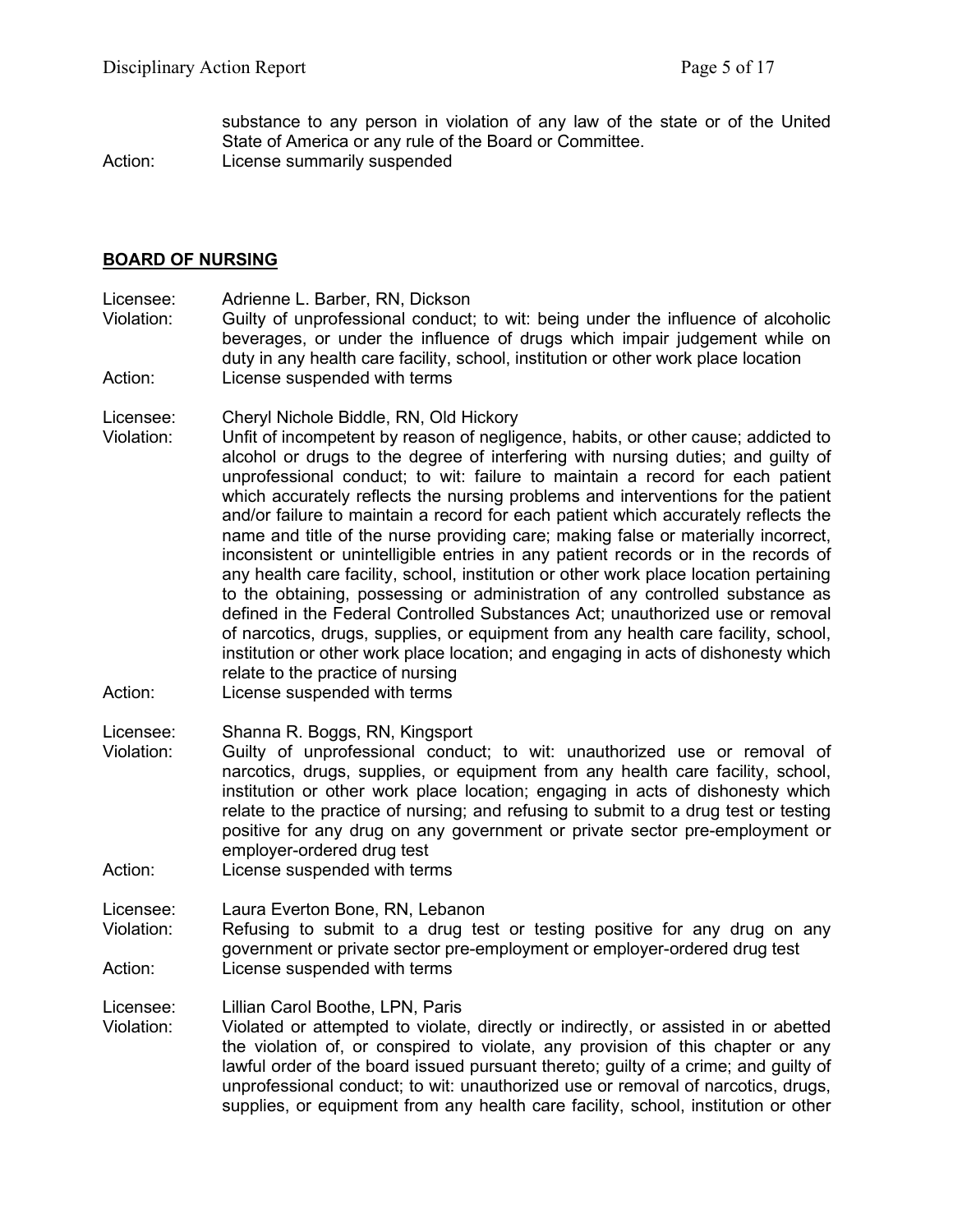work place location; and engaging in acts of dishonesty which relate to the practice of nursing Action: License revoked; assessed civil penalties of \$2,000.00; plus costs not to exceed \$5,000.00 Licensee: Mark W. Borovy, LPN, Maryville

- Violation: Refusing to submit to a drug test or testing positive for any drug on any government or private sector pre-employment or employer-ordered drug test; and guilty of unprofessional conduct; to wit: unauthorized use or removal of narcotics, drugs, supplies, or equipment from any health care facility, school, institution or other work place location; and engaging in acts of dishonesty which relate to the practice of nursing
- Action: License suspended with terms

### Licensee: Erin Richmond Borum, APRN/RN, Knoxville

- Violation: Refusing to submit to a drug test or testing positive for any drug on any government or private sector pre-employment or employer-ordered drug test; and guilty of unprofessional conduct; to wit: being under the influence of alcoholic beverages, or under the influence of drugs which impair judgement while on duty in any health care facility, school, institution or other work place location
- Action: License suspended with terms; suspension stayed; license placed on probation for no less than three years to run concurrent with TNPAP

Licensee: Daniel Clayton Brown, RN, Sevierville

- Violation: Guilty of unprofessional conduct; to wit: making false or materially incorrect, inconsistent or unintelligible entries in any patient records or in the records of any health care facility, school, institution or other work place location pertaining to the obtaining, possessing or administration of any controlled substance as defined in the Federal Controlled Substances Act; and refusing to submit to a drug test or testing positive for any drug on any government or private sector pre-employment or employer-ordered drug test
- Action: License suspended with terms

#### Licensee: Lori S. Coley, LPN, Lafayette

Violation: Guilty of a crime; addicted to alcohol or drugs to the degree of interfering with nursing duties; unfit of incompetent by reason of negligence, habits, or other cause; and guilty of unprofessional conduct; to wit: intentionally or negligently causing physical or emotional injury to a patient; failure to maintain a record for each patient which accurately reflects the nursing problems and interventions for the patient and/or failure to maintain a record for each patient which accurately reflects the name and title of the nurse providing care; making false or materially incorrect, inconsistent or unintelligible entries in any patient records or in the records of any health care facility, school, institution or other work place location pertaining to the obtaining, possessing or administration of any controlled substance as defined in the Federal Controlled Substances Act; unauthorized use or removal of narcotics, drugs, supplies, or equipment from any health care facility, school, institution or other work place location; and engaging in acts of dishonesty which relate to the practice of nursing Action: License suspended with terms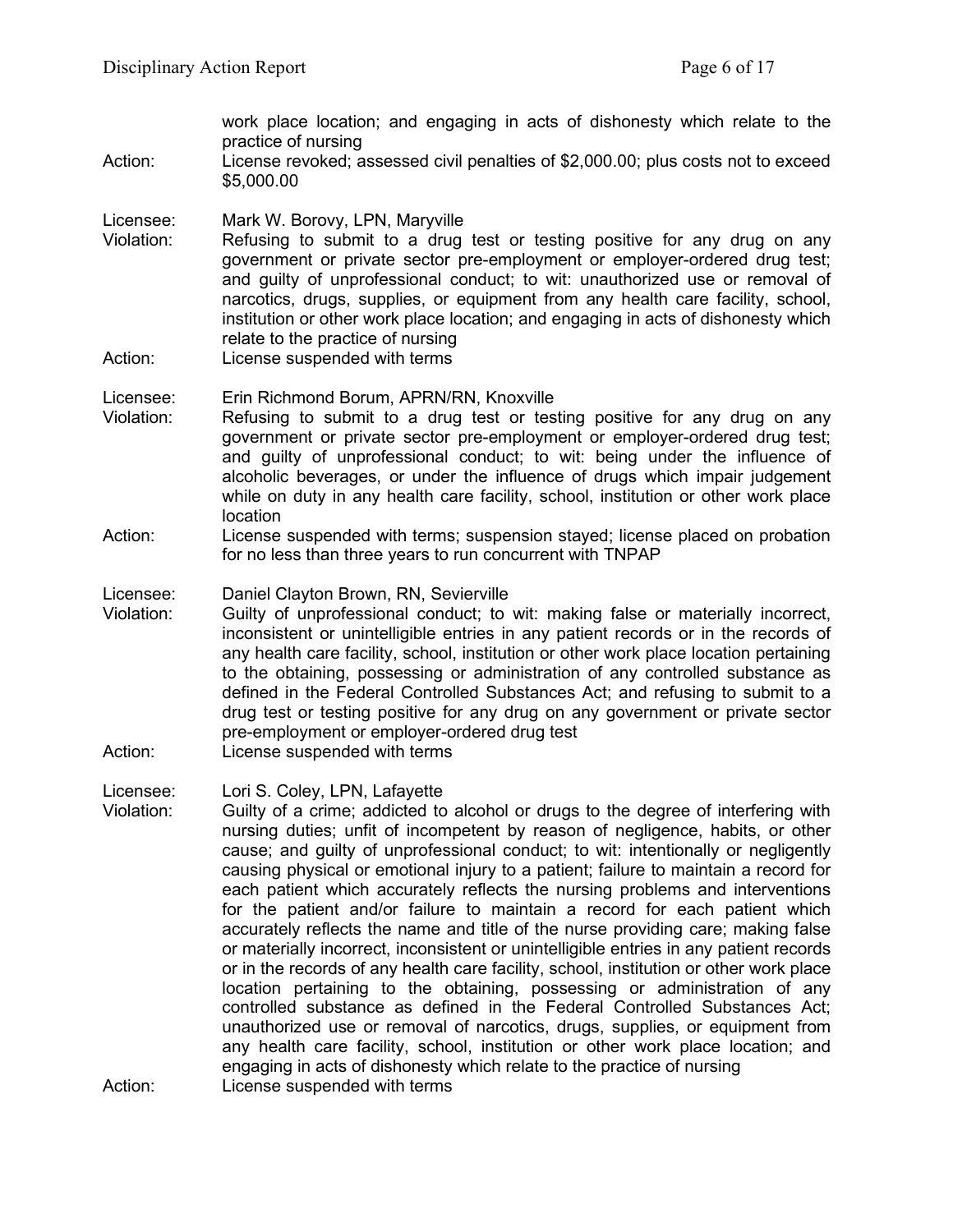| Licensee:<br>Violation:<br>Action: | Haley J. Compton, RN, Mt. Pleasant<br>Guilty of unprofessional conduct; to wit: revocation, suspension, probation, or<br>other discipline of a license to practice nursing by another state or territory of the<br>United States for any act or omission which would constitute grounds for the<br>revocation, suspension, probation, or other discipline of a license in this state<br>License suspended until Louisiana license is unencumbered                                                                                                                                                                                                                                                                                                                                                                                                                                                                                                                                                                                                                                                                                                           |
|------------------------------------|-------------------------------------------------------------------------------------------------------------------------------------------------------------------------------------------------------------------------------------------------------------------------------------------------------------------------------------------------------------------------------------------------------------------------------------------------------------------------------------------------------------------------------------------------------------------------------------------------------------------------------------------------------------------------------------------------------------------------------------------------------------------------------------------------------------------------------------------------------------------------------------------------------------------------------------------------------------------------------------------------------------------------------------------------------------------------------------------------------------------------------------------------------------|
| Licensee:<br>Violation:            | Shannon N. Dawson, LPN, Chattanooga<br>Testing positive for any drug on any government or private sector pre-<br>employment, or employer-ordered confirmed drug test; and guilty of<br>unprofessional conduct                                                                                                                                                                                                                                                                                                                                                                                                                                                                                                                                                                                                                                                                                                                                                                                                                                                                                                                                               |
| Action:                            | License suspended with terms                                                                                                                                                                                                                                                                                                                                                                                                                                                                                                                                                                                                                                                                                                                                                                                                                                                                                                                                                                                                                                                                                                                                |
| Licensee:<br>Violation:            | Cynthia Renee Doyle, MS RN, Olive Branch MS<br>Guilty of unprofessional conduct; to wit: engaging in acts of dishonesty which<br>relate to the practice of nursing                                                                                                                                                                                                                                                                                                                                                                                                                                                                                                                                                                                                                                                                                                                                                                                                                                                                                                                                                                                          |
| Action:                            | Privilege to practice nursing in the State of Tennessee voluntarily surrendered;<br>must cease and desist the practice of nursing in the State of Tennessee; plus<br>costs not to exceed \$250.00                                                                                                                                                                                                                                                                                                                                                                                                                                                                                                                                                                                                                                                                                                                                                                                                                                                                                                                                                           |
| Licensee:<br>Violation:            | Shawna D. Everhart, LPN, Knoxville<br>Guilty of a crime; and guilty of unprofessional conduct; to wit: unauthorized use<br>or removal of narcotics, drugs, supplies, or equipment from any health care<br>facility, school, institution or other work place location; and engaging in acts of<br>dishonesty which relate to the practice of nursing                                                                                                                                                                                                                                                                                                                                                                                                                                                                                                                                                                                                                                                                                                                                                                                                         |
| Action:                            | License suspended with terms; assessed civil penalty of \$1,000.00; plus costs<br>not to exceed \$5,000.00                                                                                                                                                                                                                                                                                                                                                                                                                                                                                                                                                                                                                                                                                                                                                                                                                                                                                                                                                                                                                                                  |
| Licensee:<br>Violation:<br>Action: | Sandy R. Delikat, RN, Germantown<br>Unfit of incompetent by reason of negligence, habits, or other cause; addicted to<br>alcohol or drugs to the degree of interfering with nursing duties; and guilty of<br>unprofessional conduct; to wit: failure to maintain a record for each patient<br>which accurately reflects the nursing problems and interventions for the patient<br>and/or failure to maintain a record for each patient which accurately reflects the<br>name and title of the nurse providing care; making false or materially incorrect,<br>inconsistent or unintelligible entries in any patient records or in the records of<br>any health care facility, school, institution or other work place location pertaining<br>to the obtaining, possessing or administration of any controlled substance as<br>defined in the Federal Controlled Substances Act; unauthorized use or removal<br>of narcotics, drugs, supplies, or equipment from any health care facility, school,<br>institution or other work place location; and engaging in acts of dishonesty which<br>relate to the practice of nursing<br>License suspended with terms |
|                                    |                                                                                                                                                                                                                                                                                                                                                                                                                                                                                                                                                                                                                                                                                                                                                                                                                                                                                                                                                                                                                                                                                                                                                             |
| Licensee:<br>Violation:            | Valerie Kay Dillon, LPN, Cookeville<br>Guilty of unprofessional conduct; to wit: intentionally or negligently causing<br>physical or emotional injury to a patient; making false or materially incorrect,<br>inconsistent or unintelligible entries in any patient records or in the records of<br>any health care facility, school, institution or other work place location pertaining<br>to the obtaining, possessing or administration of any controlled substance as<br>defined in the Federal Controlled Substances Act; and engaging in acts of                                                                                                                                                                                                                                                                                                                                                                                                                                                                                                                                                                                                      |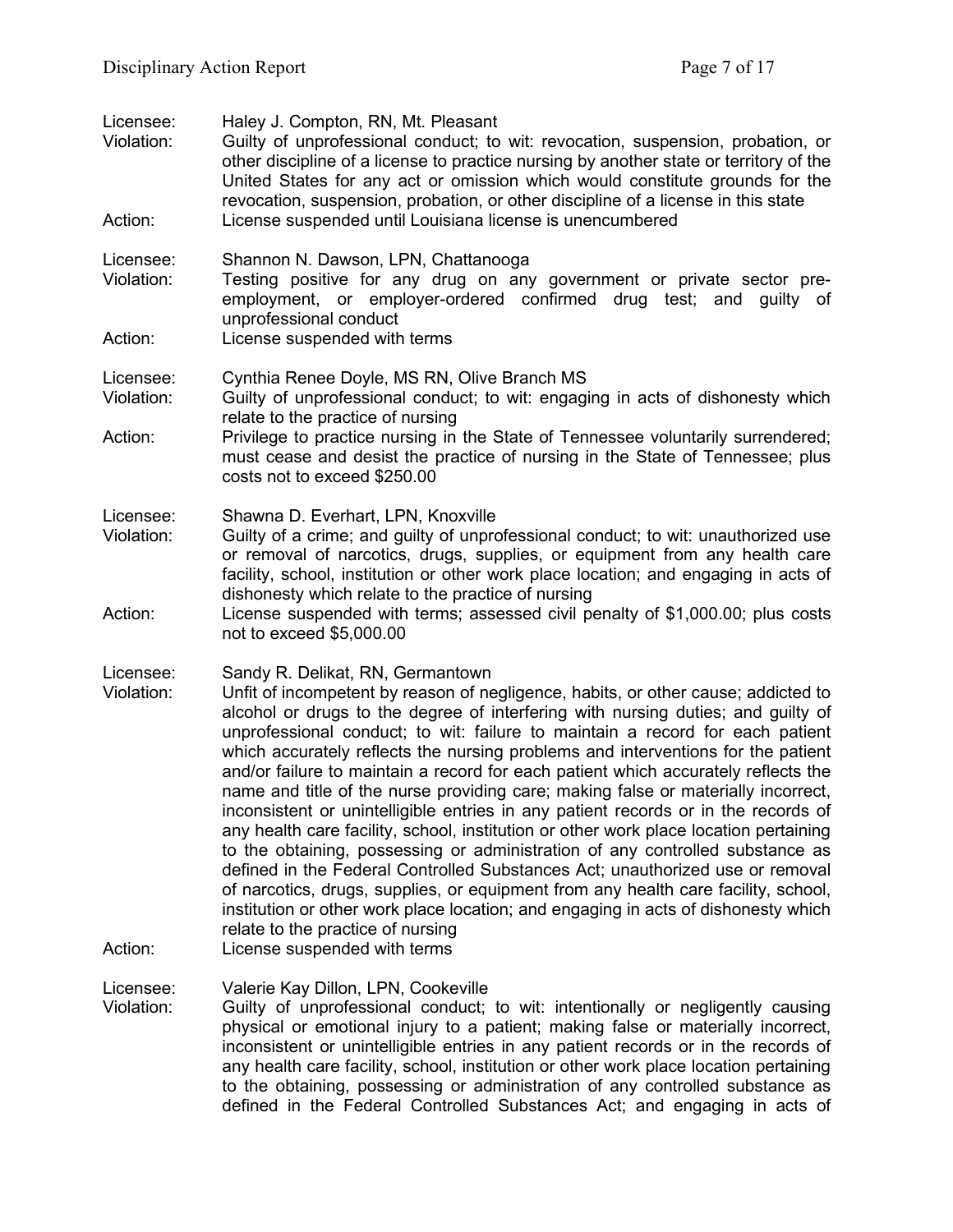- dishonesty which relate to the practice of nursing Action: License suspended with terms; plus costs not to exceed \$2,000.00
- Licensee: Lacey L. Ferguson, LPN, Johnson City
- Violation: Unfit of incompetent by reason of negligence, habits, or other cause; and guilty of unprofessional conduct; to wit: being under the influence of alcoholic beverages, or under the influence of drugs which impair judgement while on duty in any health care facility, school, institution or other work place location Action: License suspended with terms; assessed civil penalties of \$1,000.00; plus costs not to exceed \$5,000.00

#### Licensee: Benjamin Garcia, MO RN, Steele MO

- Violation: Guilty of unprofessional conduct; to wit: refusing to submit to a drug test or testing positive for any drug on any government or private sector preemployment or employer-ordered drug test
- Action: Privilege to practice nursing in the State of Tennessee voluntarily surrendered; plus costs not to exceed \$800.00
- Licensee: Kerry Lee Goozdich, LPN, Maryville
- Violation: Guilty of unprofessional conduct; to wit: failure to maintain a record for each patient which accurately reflects the nursing problems and interventions for the patient and/or failure to maintain a record for each patient which accurately reflects the name and title of the nurse providing care; impersonating another license practitioner; and engaging in acts of dishonesty which relate to the practice of nursing
- Action: License placed on probation; must obtain continuing education credits
- Licensee: Christina Nichole Harness, RN, Walland
- Violation: Guilty of unprofessional conduct; to wit: revocation, suspension, probation, or other discipline of a license to practice nursing by another state or territory of the United States for any act or omission which would constitute grounds for the revocation, suspension, probation, or other discipline of a license in this state Action: License suspended until Georgia license is unencumbered
- Licensee: Juantabia Jarrett, LPN, Jackson
- Violation: Guilty of unprofessional conduct; to wit: failure to maintain a record for each patient which accurately reflects the nursing problems and interventions for the patient and/or failure to maintain a record for each patient which accurately reflects the name and title of the nurse providing care; and abandoning or neglecting a patient requiring nursing care
- Action: License reprimanded; must obtain continuing education credits
- Licensee: Rodger Kelley, RN, Knoxville
- Violation: Guilty of unprofessional conduct; to wit: intentionally or negligently causing physical or emotional injury to a patient; failing to take appropriate action in safeguarding the patient from incompetent health care practices; and practicing professional nursing in a manner inconsistent with State Rules and Regulations Action: License suspended; suspension stayed; license placed on probation for no less than 1 year; must complete in person anger management course; assessed civil penalty of \$1,000.00; plus costs not to exceed \$1,000.00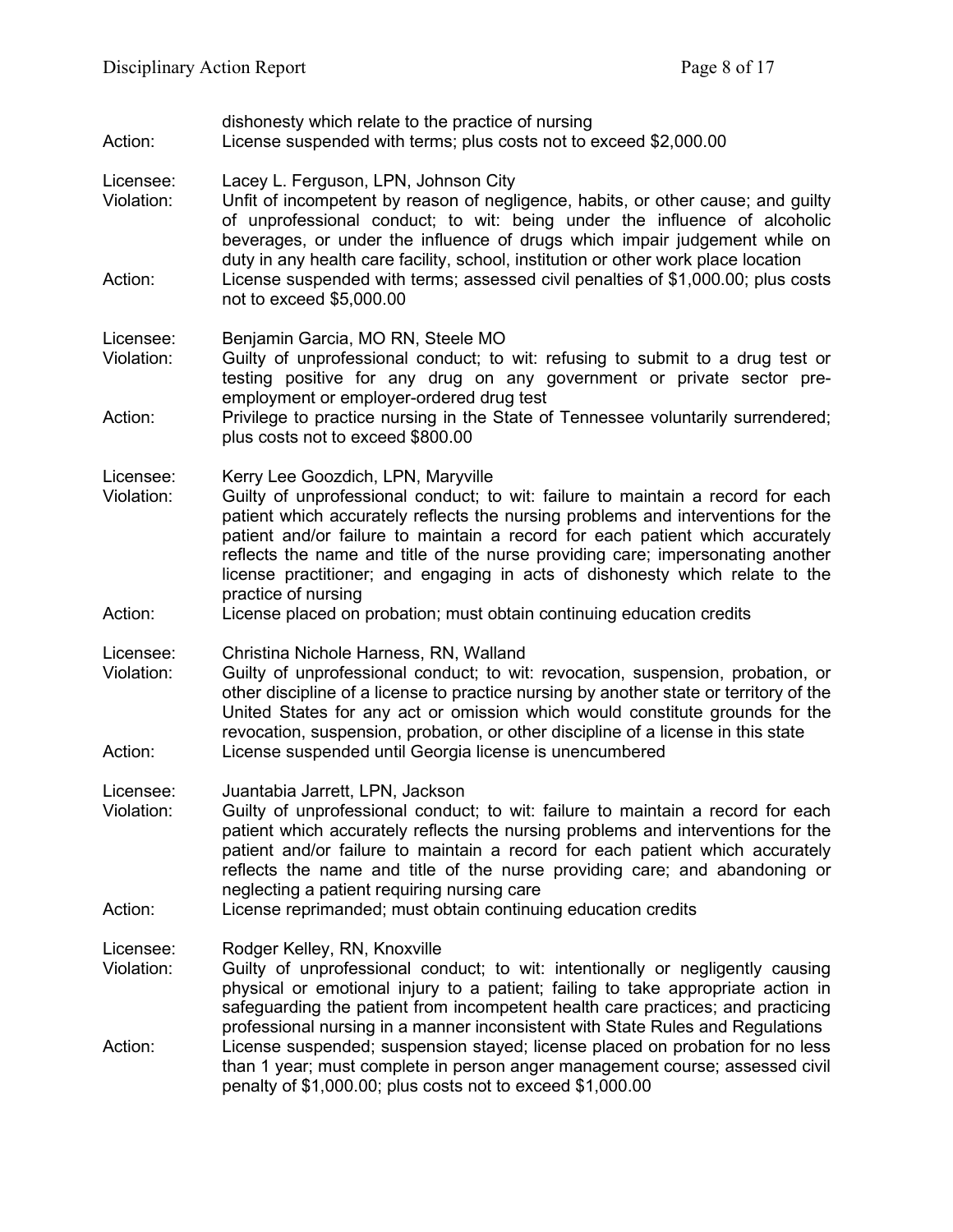| Licensee:<br>Violation:<br>Action: | Valerie L. Kemp, RN, Mt. Juliet<br>Guilty of unprofessional conduct; to wit: failure to maintain a record for each<br>patient which accurately reflects the nursing problems and interventions for the<br>patient and/or failure to maintain a record for each patient which accurately<br>reflects the name and title of the nurse providing care<br>License placed on probation; must obtain continuing education credits                                                                                                                                                                                |
|------------------------------------|------------------------------------------------------------------------------------------------------------------------------------------------------------------------------------------------------------------------------------------------------------------------------------------------------------------------------------------------------------------------------------------------------------------------------------------------------------------------------------------------------------------------------------------------------------------------------------------------------------|
|                                    |                                                                                                                                                                                                                                                                                                                                                                                                                                                                                                                                                                                                            |
| Licensee:<br>Violation:<br>Action: | Thacia Kinard, RN, Tullahoma<br>Guilty of unprofessional conduct; to wit: revocation, suspension, probation, or<br>other discipline of a license to practice nursing by another state or territory of the<br>United States for any act or omission which would constitute grounds for the<br>revocation, suspension, probation, or other discipline of a license in this state<br>License reprimanded; plus costs not to exceed \$1,000.00                                                                                                                                                                 |
| Licensee:<br>Violation:<br>Action: | Michael R. Loutzenheiser, RN, Muscle Shoals AL<br>Unfit of incompetent by reason of negligence, habits, or other cause; guilty of<br>unprofessional conduct; to wit: being under the influence of alcoholic beverages,<br>or under the influence of drugs which impair judgement while on duty in any<br>health care facility, school, institution or other work place location; and refusing<br>to submit to a drug test or testing positive for any drug on any government or<br>private sector pre-employment or employer-ordered drug test<br>License suspended until Alabama licenses is unencumbered |
| Licensee:<br>Violation:            | Summer N. Luper, LPN, Murfreesboro<br>Guilty of unprofessional conduct; to wit: abandoning or neglecting a patient<br>requiring nursing care; and engaging in acts of dishonesty which relate to the<br>practice of nursing                                                                                                                                                                                                                                                                                                                                                                                |
| Action:                            | License placed on probation for at least twelve months; must obtain twenty-five<br>hours of continuing education in patient rights, medical charting, and ethics; plus<br>costs not to exceed \$500.00                                                                                                                                                                                                                                                                                                                                                                                                     |
| Licensee:<br>Violation:            | Donna D. Manning-Anderson, RN, Nashville<br>Guilty of unprofessional conduct; to wit: has violated or attempted to violate,<br>directly or indirectly, or assisted in or abetted the violation of, or conspired to<br>violate, any provision of this chapter or any lawful order of the board issued<br>pursuant thereto; and engaging in acts of dishonesty which relate to the practice<br>of nursing                                                                                                                                                                                                    |
| Action:                            | License reprimanded; assessed civil penalties of \$1,000.00                                                                                                                                                                                                                                                                                                                                                                                                                                                                                                                                                |
| Licensee:<br>Violation:<br>Action: | Willie E. McRae, LPN, Nashville<br>Violated or attempted to violate, directly or indirectly, or assisted in or abetted<br>the violation of, or conspired to violate, any provision of this chapter or any<br>lawful order of the board issued pursuant thereto<br>License voluntarily surrendered; plus costs not to exceed \$1,000.00                                                                                                                                                                                                                                                                     |
|                                    |                                                                                                                                                                                                                                                                                                                                                                                                                                                                                                                                                                                                            |
| Licensee:<br>Violation:            | Brenda G. Moore, RN, Surgoinsville<br>Guilty of unprofessional conduct; to wit: refusing to submit to a drug test or<br>testing positive for any drug on any government or private sector pre-<br>employment or employer-ordered drug test                                                                                                                                                                                                                                                                                                                                                                 |
| Action:                            | License suspended with terms                                                                                                                                                                                                                                                                                                                                                                                                                                                                                                                                                                               |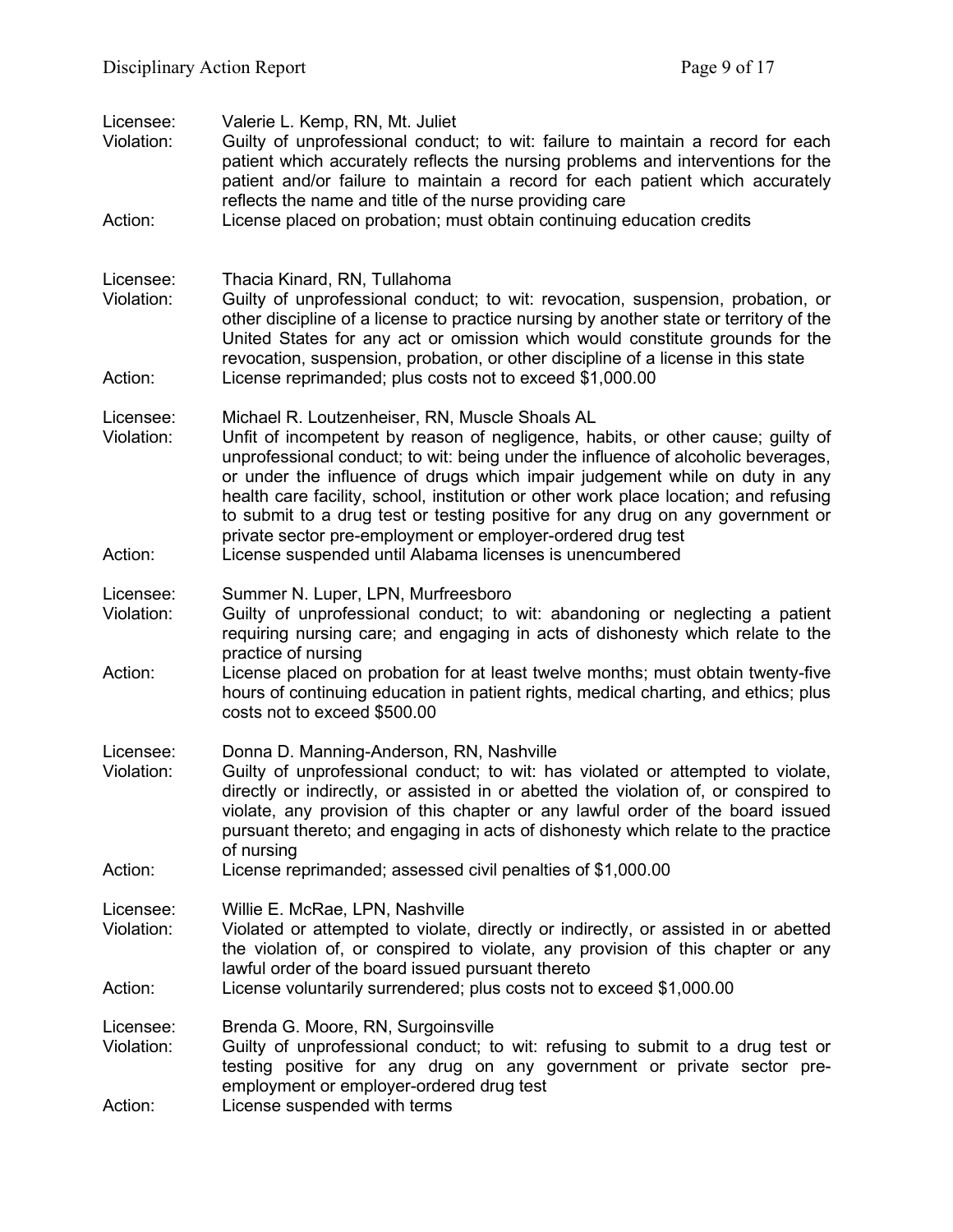| Licensee:<br>Violation:<br>Action: | Melissa A. Moore, LPN, Dickson<br>Guilty of unprofessional conduct; to wit: unauthorized use or removal of<br>narcotics, drugs, supplies, or equipment from any health care facility, school,<br>institution or other work place location; and engaging in acts of dishonesty which<br>relate to the practice of nursing<br>License suspended with terms                                                                          |
|------------------------------------|-----------------------------------------------------------------------------------------------------------------------------------------------------------------------------------------------------------------------------------------------------------------------------------------------------------------------------------------------------------------------------------------------------------------------------------|
| Licensee:<br>Violation:            | Aaron Nicole Morgan, RN, Cleveland<br>Guilty of a crime; and unfit of incompetent by reason of negligence, habits, or<br>other cause                                                                                                                                                                                                                                                                                              |
| Action:                            | License suspended with terms                                                                                                                                                                                                                                                                                                                                                                                                      |
| Licensee:<br>Violation:            | Stacey L. Morgan, LPN, Murfreesboro<br>Guilty of unprofessional conduct; to wit: practicing practical nursing in a manner<br>inconsistent with State Rules and Regulations                                                                                                                                                                                                                                                        |
| Action:                            | License placed on probation; must obtain continuing education credits; plus<br>costs not to exceed \$2,000.00                                                                                                                                                                                                                                                                                                                     |
| Licensee:<br>Violation:            | Candye R. Morton, LPN, Tullahoma<br>Testing positive for any drug on any government or private sector pre-<br>employment or employer-ordered confirmed drug test; and guilty of<br>unprofessional conduct                                                                                                                                                                                                                         |
| Action:                            | License voluntarily surrendered                                                                                                                                                                                                                                                                                                                                                                                                   |
| Licensee:<br>Violation:            | Amy F. Parnell, RN, South Fulton<br>Unfit of incompetent by reason of negligence, habits, or other cause; guilty of<br>unprofessional conduct; to wit: abandoning or neglecting a patient requiring<br>nursing care                                                                                                                                                                                                               |
| Action:                            | License voluntarily surrendered; plus costs not to exceed \$500.00                                                                                                                                                                                                                                                                                                                                                                |
| Licensee:<br>Violation:            | Cheri Partain, RN, Chattanooga<br>Guilty of unprofessional conduct; to wit: violated or attempted to violate, directly<br>or indirectly, or assisted in or abetted the violation of, or conspired to violate,<br>any provision of this chapter or any lawful order of the board issued pursuant<br>thereto                                                                                                                        |
| Action:                            | License revoked                                                                                                                                                                                                                                                                                                                                                                                                                   |
| Licensee:<br>Violation:            | Bonnie A. Peeler, RN, Murfeesboro<br>Guilty of unprofessional conduct; to wit: intentionally or negligently causing<br>physical or emotional injury to a patient; and failing to take appropriate action in<br>safeguarding the patient from incompetent health care practices                                                                                                                                                    |
| Action:                            | License voluntarily surrendered; plus costs not to exceed \$250.00                                                                                                                                                                                                                                                                                                                                                                |
| Licensee:<br>Violation:            | Steven Lynn Permenter, RN, Dyersburg<br>Guilty of a crime; unfit of incompetent by reason of negligence, habits, or other<br>cause; addicted to alcohol or drugs to the degree of interfering with nursing<br>duties; and guilty of unprofessional conduct; to wit: unauthorized use or removal<br>of narcotics, drugs, supplies, or equipment from any health care facility, school,<br>institution or other work place location |
| Action:                            | License suspended with terms; plus costs not to exceed \$500.00                                                                                                                                                                                                                                                                                                                                                                   |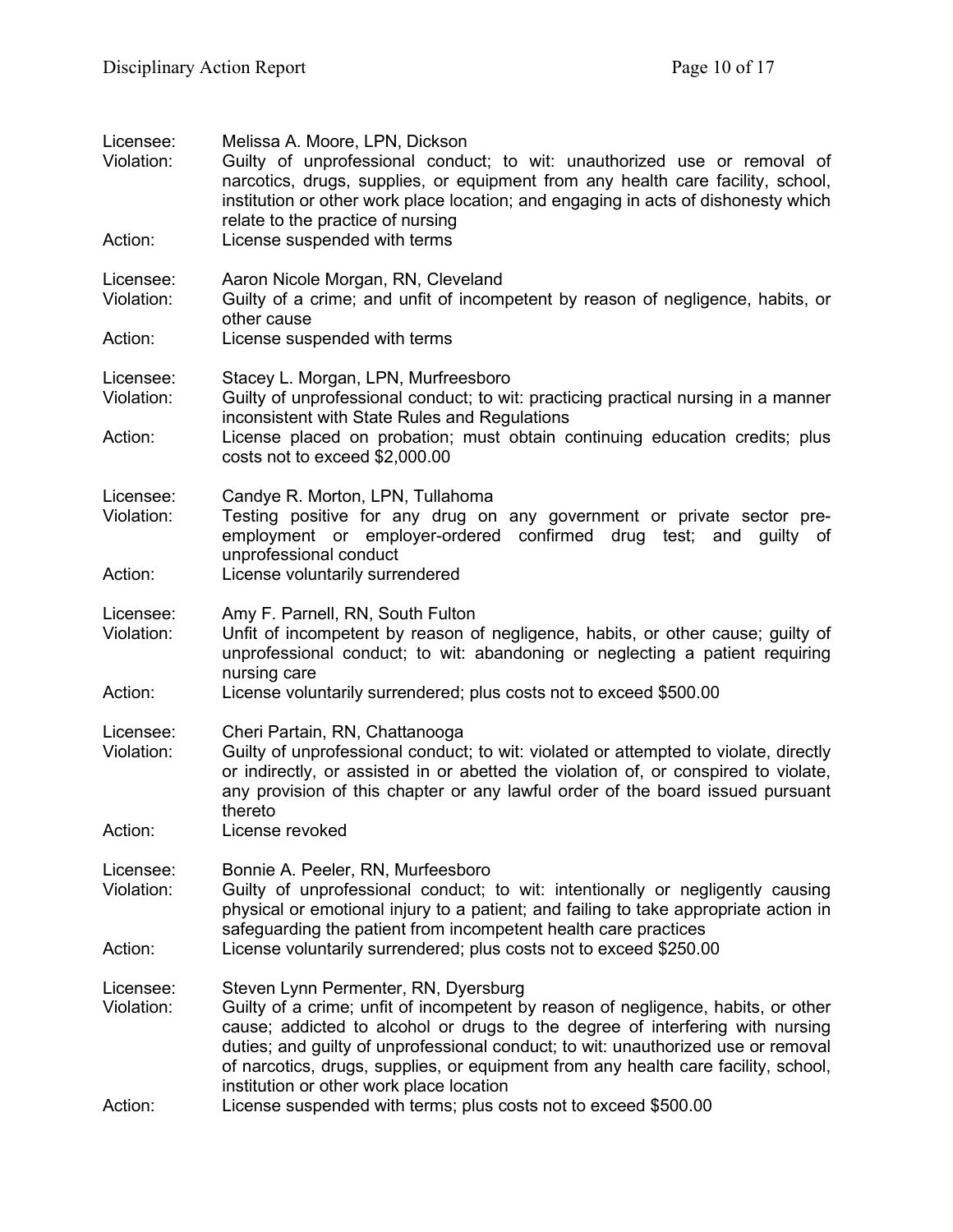| Licensee:<br>Violation:<br>Action: | Mariann Rebenson Piano, RN, Nashville<br>Practiced nursing without being duly licensed to do so; and has violated or<br>attempted to violate, directly or indirectly, or assisted in or abetted the violation<br>of or conspired to violate any provision of this chapter or any lawful order of the<br>Board issued pursuant thereto<br>Conditional license granted; assessed civil penalties of \$1,000.00                                                                                                                                                                                                                                                                                                                                                                                                                                                                                                                                                                                                                                                                                                                                                                                                                                                                                                                                                                              |
|------------------------------------|-------------------------------------------------------------------------------------------------------------------------------------------------------------------------------------------------------------------------------------------------------------------------------------------------------------------------------------------------------------------------------------------------------------------------------------------------------------------------------------------------------------------------------------------------------------------------------------------------------------------------------------------------------------------------------------------------------------------------------------------------------------------------------------------------------------------------------------------------------------------------------------------------------------------------------------------------------------------------------------------------------------------------------------------------------------------------------------------------------------------------------------------------------------------------------------------------------------------------------------------------------------------------------------------------------------------------------------------------------------------------------------------|
| Licensee:<br>Violation:<br>Action: | Stephen Price, LPN, Dayton<br>Guilty of unprofessional conduct; to wit: revocation, suspension, probation, or<br>other discipline of a license to practice nursing by another state or territory of the<br>United States for any act or omission which would constitute grounds for the<br>revocation, suspension, probation, or other discipline of a license in this state<br>License reprimanded; assessed civil penalty of \$250.00; plus costs not to<br>exceed \$1,000.00                                                                                                                                                                                                                                                                                                                                                                                                                                                                                                                                                                                                                                                                                                                                                                                                                                                                                                           |
| Licensee:<br>Violation:<br>Action: | Lisa R. Purdy, LPN, Springville<br>Guilty of unprofessional conduct; to wit: revocation, suspension, probation, or<br>other discipline of a license to practice nursing by another state or territory of the<br>United States for any act or omission which would constitute grounds for the<br>revocation, suspension, probation, or other discipline of a license in this state<br>License reprimanded; plus costs not to exceed \$1,000.00                                                                                                                                                                                                                                                                                                                                                                                                                                                                                                                                                                                                                                                                                                                                                                                                                                                                                                                                             |
| Licensee:<br>Violation:<br>Action: | Stephanie D. Rawlings, KY RN, Harrodsburg KY<br>Refusing to submit to a drug test or testing positive for any drug on any<br>government or private sector pre-employment or employer-ordered drug test;<br>and guilty of unprofessional conduct; to wit: intentionally or negligently causing<br>physical or emotional injury to a patient; failure to maintain a record for each<br>patient which accurately reflects the nursing problems and interventions for the<br>patient and/or failure to maintain a record for each patient which accurately<br>reflects the name and title of the nurse providing care; making false or materially<br>incorrect, inconsistent or unintelligible entries in any patient records or in the<br>records of any health care facility, school, institution or other work place location<br>pertaining to the obtaining, possessing or administration of any controlled<br>substance as defined in the Federal Controlled Substances Act; unauthorized<br>use or removal of narcotics, drugs, supplies, or equipment from any health care<br>facility, school, institution or other work place location; and engaging in acts of<br>dishonesty which relate to the practice of nursing<br>Privilege to practice nursing in the State of Tennessee voluntarily surrendered;<br>must cease and desist the practice of nursing in the State of Tennessee |
| Licensee:<br>Violation:            | Brian F. Richey, APRN/RN, Cookeville<br>Guilty of a crime; unfit or incompetent by reason of negligence, habits, or other<br>cause; addicted to alcohol or drugs to the degree of interfering with nursing<br>duties; and guilty of unprofessional conduct; to wit: violated or attempted to<br>violate, directly or indirectly, or assisted in or abetted the violation of, or<br>conspired to violate, any provision of this chapter or any lawful order of the<br>board issued pursuant thereto; making false or materially incorrect, inconsistent<br>or unintelligible entries in any patient records or in the records of any health care<br>facility, school, institution or other work place location pertaining to the                                                                                                                                                                                                                                                                                                                                                                                                                                                                                                                                                                                                                                                           |

obtaining, possessing or administration of any controlled substance as defined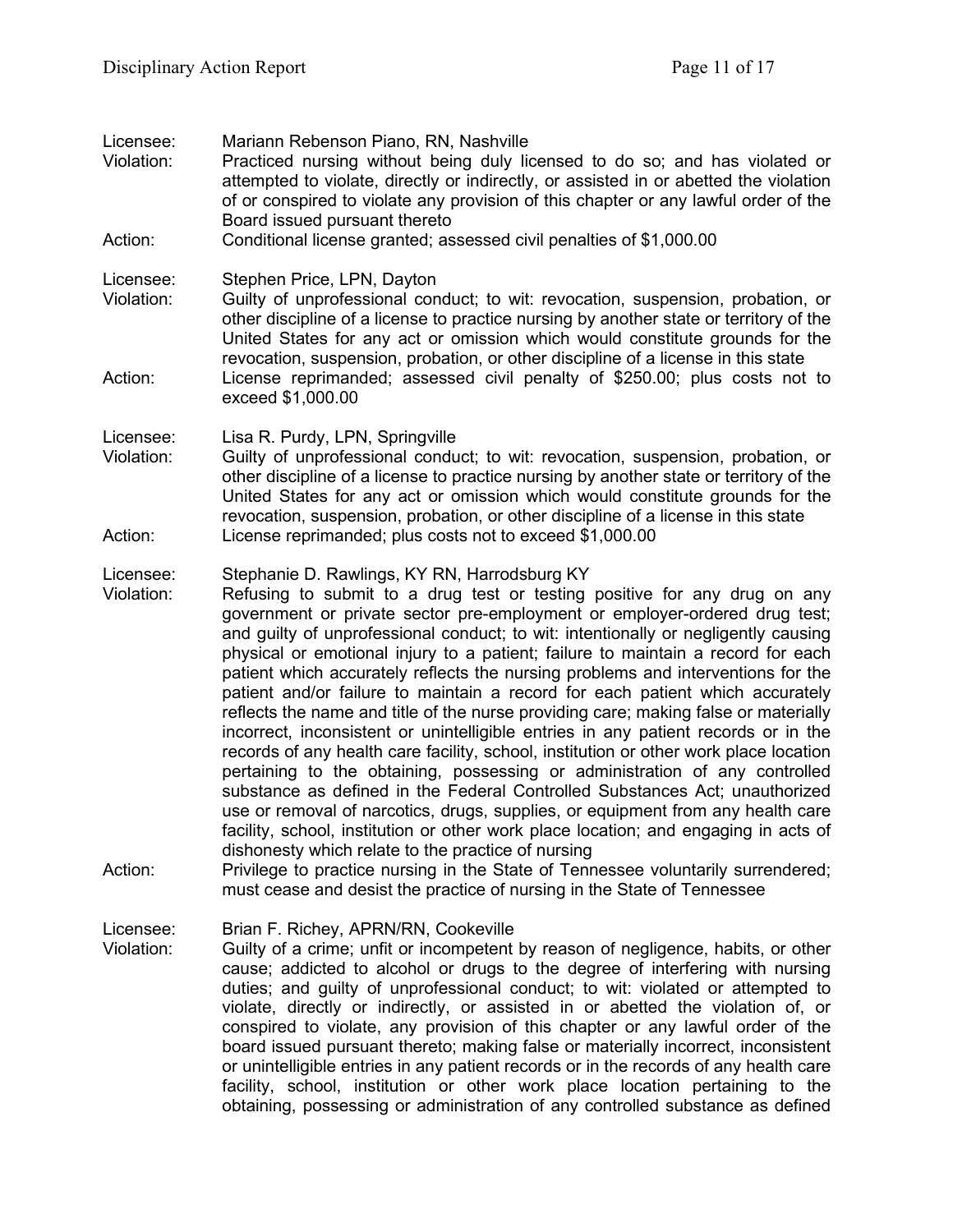| Action:                            | in the Federal Controlled Substances Act; and engaging in acts of dishonesty<br>which relate to the practice of nursing<br>RN license and APRN certificate voluntarily surrendered; assessed civil penalty<br>of \$3,500.00; plus costs not to exceed \$5,000.00                                                                                                                                                                                                                                                                                                                                                                                                                                                                                                                                                                                                                                                                                                                                                                                                                                                                                               |
|------------------------------------|----------------------------------------------------------------------------------------------------------------------------------------------------------------------------------------------------------------------------------------------------------------------------------------------------------------------------------------------------------------------------------------------------------------------------------------------------------------------------------------------------------------------------------------------------------------------------------------------------------------------------------------------------------------------------------------------------------------------------------------------------------------------------------------------------------------------------------------------------------------------------------------------------------------------------------------------------------------------------------------------------------------------------------------------------------------------------------------------------------------------------------------------------------------|
| Licensee:<br>Violation:            | Chandra C. Rogers, RN, Bridgeport AL<br>Addicted to alcohol or drugs to the degree of interfering with nursing duties; and<br>guilty of unprofessional conduct; to wit: unauthorized use or removal of<br>narcotics, drugs, supplies, or equipment from any health care facility, school,<br>institution or other work place location                                                                                                                                                                                                                                                                                                                                                                                                                                                                                                                                                                                                                                                                                                                                                                                                                          |
| Action:                            | Conditional license reinstatement granted; license placed on suspension with<br>terms; suspension stayed; license placed on probation to run concurrent with<br>Tennessee Professional Assistance Program monitoring agreement                                                                                                                                                                                                                                                                                                                                                                                                                                                                                                                                                                                                                                                                                                                                                                                                                                                                                                                                 |
| Licensee:<br>Violation:            | Deven Cade Settlemires, MS RN, Booneville MS<br>Testing positive for any drug on any government or private sector pre-<br>employment or employer-ordered confirmed drug test                                                                                                                                                                                                                                                                                                                                                                                                                                                                                                                                                                                                                                                                                                                                                                                                                                                                                                                                                                                   |
| Action:                            | Privilege to practice nursing in the State of Tennessee revoked; assessed civil<br>penalty of \$1,000.00; plus costs not to exceed \$5,000.00                                                                                                                                                                                                                                                                                                                                                                                                                                                                                                                                                                                                                                                                                                                                                                                                                                                                                                                                                                                                                  |
| Licensee:<br>Violation:<br>Action: | Amelia Danielle Seymore, LPN, Loretto<br>Refusing to submit to a drug test or testing positive for any drug on any<br>government or private sector pre-employment or employer-ordered drug test;<br>unfit of incompetent by reason of negligence, habits, or other cause; addicted to<br>alcohol or drugs to the degree of interfering with nursing duties; and guilty of<br>unprofessional conduct; to wit: being under the influence of alcoholic beverages,<br>or under the influence of drugs which impair judgement while on duty in any<br>health care facility, school, institution or other work place location<br>License suspended with terms                                                                                                                                                                                                                                                                                                                                                                                                                                                                                                        |
| Licensee:<br>Violation:            | Kristin Smith, VA RN, Las Vegas NV<br>Guilty of unprofessional conduct; to wit: engaging in acts of dishonesty which                                                                                                                                                                                                                                                                                                                                                                                                                                                                                                                                                                                                                                                                                                                                                                                                                                                                                                                                                                                                                                           |
| Action:                            | relate to the practice of nursing<br>Privilege to practice nursing in the State of Tennessee revoked; must cease and<br>desist the practice of nursing in the State of Tennessee; plus costs not to<br>exceed \$5,000.00                                                                                                                                                                                                                                                                                                                                                                                                                                                                                                                                                                                                                                                                                                                                                                                                                                                                                                                                       |
| Licensee:<br>Violation:            | Molly Joanna Snapp, RN, Clarksville<br>Refusing to submit to a drug test or testing positive for any drug on any<br>government or private sector pre-employment or employer-ordered drug test;<br>unfit of incompetent by reason of negligence, habits, or other cause; addicted to<br>alcohol or drugs to the degree of interfering with nursing duties; and guilty of<br>unprofessional conduct; to wit: failure to maintain a record for each patient<br>which accurately reflects the nursing problems and interventions for the patient<br>and/or failure to maintain a record for each patient which accurately reflects the<br>name and title of the nurse providing care; making false or materially incorrect,<br>inconsistent or unintelligible entries in any patient records or in the records of<br>any health care facility, school, institution or other work place location pertaining<br>to the obtaining, possessing or administration of any controlled substance as<br>defined in the Federal Controlled Substances Act; unauthorized use or removal<br>of narcotics, drugs, supplies, or equipment from any health care facility, school, |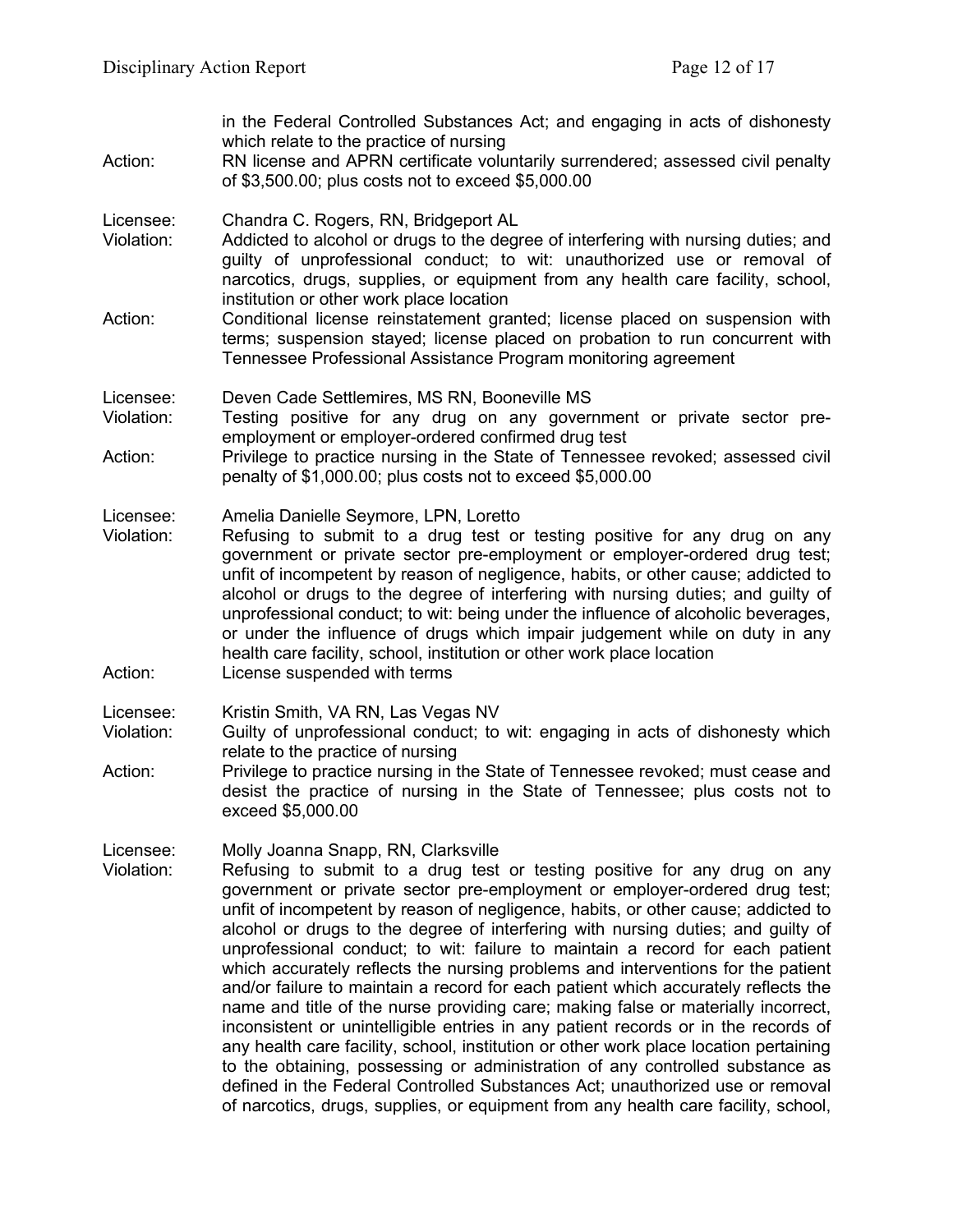| Action:                            | institution or other work place location; and engaging in acts of dishonesty which<br>relate to the practice of nursing<br>License suspended with terms                                                                                                                                                                                                                                                                                                                                                                                                                                                                                    |
|------------------------------------|--------------------------------------------------------------------------------------------------------------------------------------------------------------------------------------------------------------------------------------------------------------------------------------------------------------------------------------------------------------------------------------------------------------------------------------------------------------------------------------------------------------------------------------------------------------------------------------------------------------------------------------------|
| Licensee:<br>Violation:            | Melissa Annette Starnes, LPN, Afton<br>Guilty of unprofessional conduct; to wit: being under the influence of alcoholic<br>beverages, or under the influence of drugs which impair judgement while on<br>duty in any health care facility, school, institution or other work place location                                                                                                                                                                                                                                                                                                                                                |
| Action:                            | License suspended with terms                                                                                                                                                                                                                                                                                                                                                                                                                                                                                                                                                                                                               |
| Licensee:<br>Violation:<br>Action: | Diane Sturgeon, RN, Franklin<br>Guilty of a crime; and guilty of unprofessional conduct<br>License suspended with terms; assessed civil penalty of \$500.00; plus costs not<br>to exceed \$2,500.00                                                                                                                                                                                                                                                                                                                                                                                                                                        |
| Licensee:<br>Violation:<br>Action: | Lauren D. Tatro, LPN, Lebanon<br>Guilty of unprofessional conduct; to wit: unauthorized use or removal of<br>narcotics, drugs, supplies, or equipment from any health care facility, school,<br>institution or other work place location; and engaging in acts of dishonesty which<br>relate to the practice of nursing<br>License suspended with terms; assessed civil penalty of \$1,000.00; plus costs<br>not to exceed \$5,000.00                                                                                                                                                                                                      |
| Licensee:<br>Violation:<br>Action: | Cody Dale Tupper, RN, Church Hill<br>Guilty of unprofessional conduct; to wit: refusing to submit to a drug test or<br>testing positive for any drug on any government or private sector pre-<br>employment or employer-ordered drug test<br>License suspended with terms                                                                                                                                                                                                                                                                                                                                                                  |
| Licensee:<br>Violation:<br>Action: | Christina J. Wajda, NC RN/MA RN, Chicopee MA<br>Refusing to submit to a drug test or testing positive for any drug on any<br>government or private sector pre-employment or employer-ordered drug test;<br>and guilty of unprofessional conduct<br>Privilege to practice nursing in the State of Tennessee revoked; assessed civil<br>penalty of \$1,000.00; plus costs not to exceed \$5,000.00                                                                                                                                                                                                                                           |
| Licensee:<br>Violation:<br>Action: | Jessica West, LPN, Crossville<br>Violated or attempted to violate, directly or indirectly, or assisted in or abetted<br>the violation of, or conspired to violate, any provision of this chapter or any<br>lawful order of the board issued pursuant thereto<br>License revoked assessed civil penalties of \$1,000.00; plus costs not to exceed<br>\$5,000.00                                                                                                                                                                                                                                                                             |
| Licensee:<br>Violation:            | Johanna L. White, RN, Jonesborough<br>Guilty of unprofessional conduct; to wit: failure to maintain a record for each<br>patient which accurately reflects the nursing problems and interventions for the<br>patient and/or failure to maintain a record for each patient which accurately<br>reflects the name and title of the nurse providing care; abandoning or neglecting<br>a patient requiring nursing care; unauthorized use or removal of narcotics,<br>drugs, supplies, or equipment from any health care facility, school, institution or<br>other work place location; and engaging in acts of dishonesty which relate to the |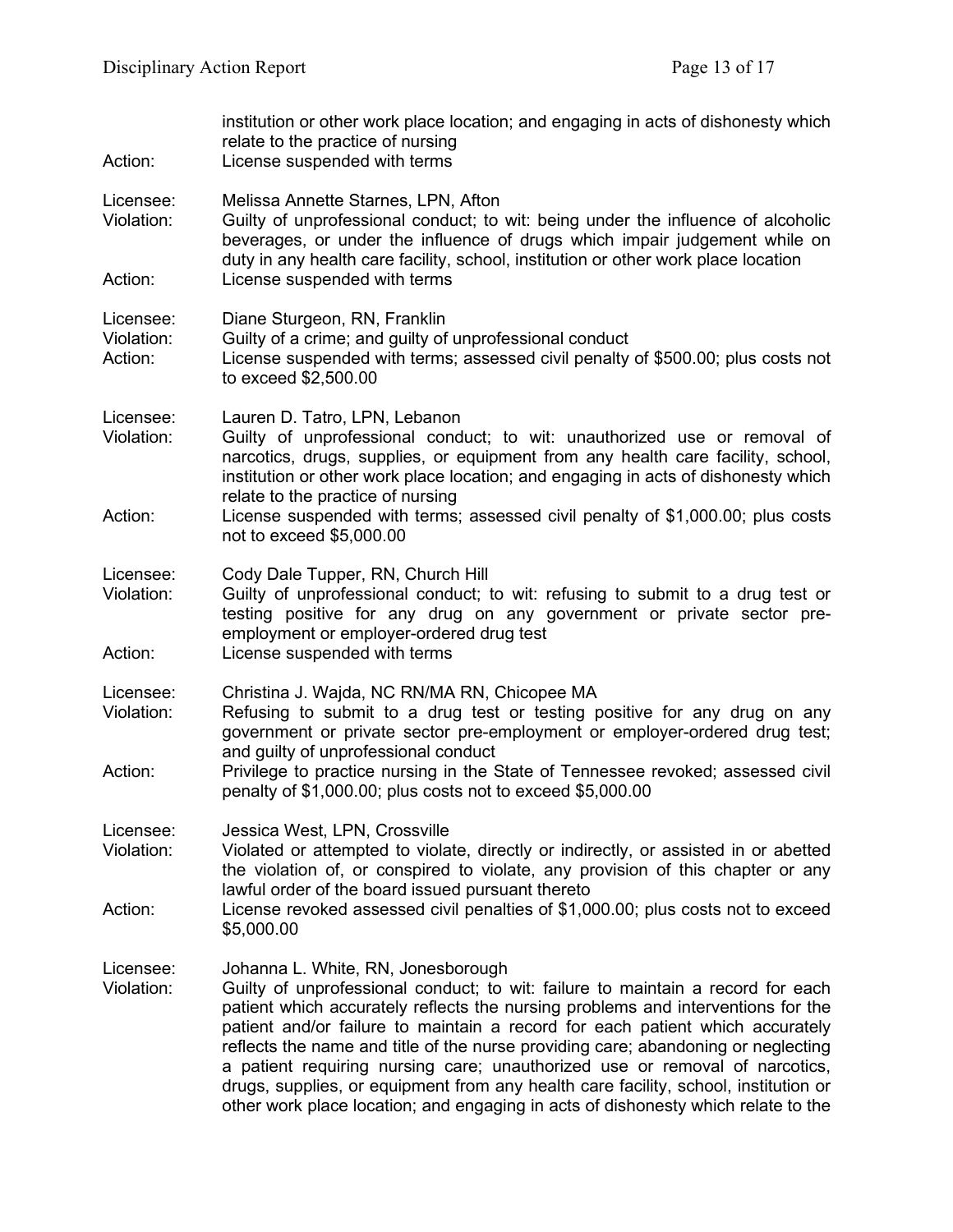practice of nursing Action: License voluntarily surrendered

Licensee: Rachel Ann White, RN, Cleveland

Violation: Addicted to alcohol or drugs to the degree of interfering with nursing duties; and guilty of unprofessional conduct; to wit: refusing to submit to a drug test or testing positive for any drug on any government or private sector preemployment or employer-ordered drug test; failure to maintain a record for each patient which accurately reflects the nursing problems and interventions for the patient and/or failure to maintain a record for each patient which accurately reflects the name and title of the nurse providing care; making false or materially incorrect, inconsistent or unintelligible entries in any patient records or in the records of any health care facility, school, institution or other work place location pertaining to the obtaining, possessing or administration of any controlled substance as defined in the Federal Controlled Substances Act; unauthorized use or removal of narcotics, drugs, supplies, or equipment from any health care facility, school, institution or other work place location; use of any intoxicating beverage or the illegal use of any narcotic or dangerous drug while on duty in any health care facility, school, institution, or other work place location; being under the influence of alcoholic beverages, or under the influence of drugs which impair judgement while on duty in any health care facility, school, institution or other work place location; and engaging in acts of dishonesty which relate to the practice of nursing

Action: License suspended with terms

Licensee: Roy Lagette White, RN, Cookeville

Violation: Guilty of unprofessional conduct; to wit: revocation, suspension, probation, or other discipline of a license to practice nursing by another state or territory of the United States for any act or omission which would constitute grounds for the revocation, suspension, probation, or other discipline of a license in this state Action: License placed on probation; must obtain continuing education credits; plus costs not to exceed \$500.00

Licensee: Kendra Willis, RN, Memphis

Violation: Unfit of incompetent by reason of negligence, habits, or other cause; and guilty of unprofessional conduct

Action: License suspended with terms

Licensee: Karen E. Wimberley, LPN, Jefferson City

Violation: Guilty of unprofessional conduct; to wit: revocation, suspension, probation, or other discipline of a license to practice nursing by another state or territory of the United States for any act or omission which would constitute grounds for the revocation, suspension, probation, or other discipline of a license in this state Action: License placed on probation; must obtain continuing education credits; plus costs not to exceed \$1,000.00

Licensee: Carolyn Young-Davis, MS LPN, Meridian MS

Testing positive for any drug on any government or private sector preemployment or employer-ordered confirmed drug test; and guilty of unprofessional conduct; to wit: unauthorized use or removal of narcotics, drugs, supplies, or equipment from any health care facility, school, institution or other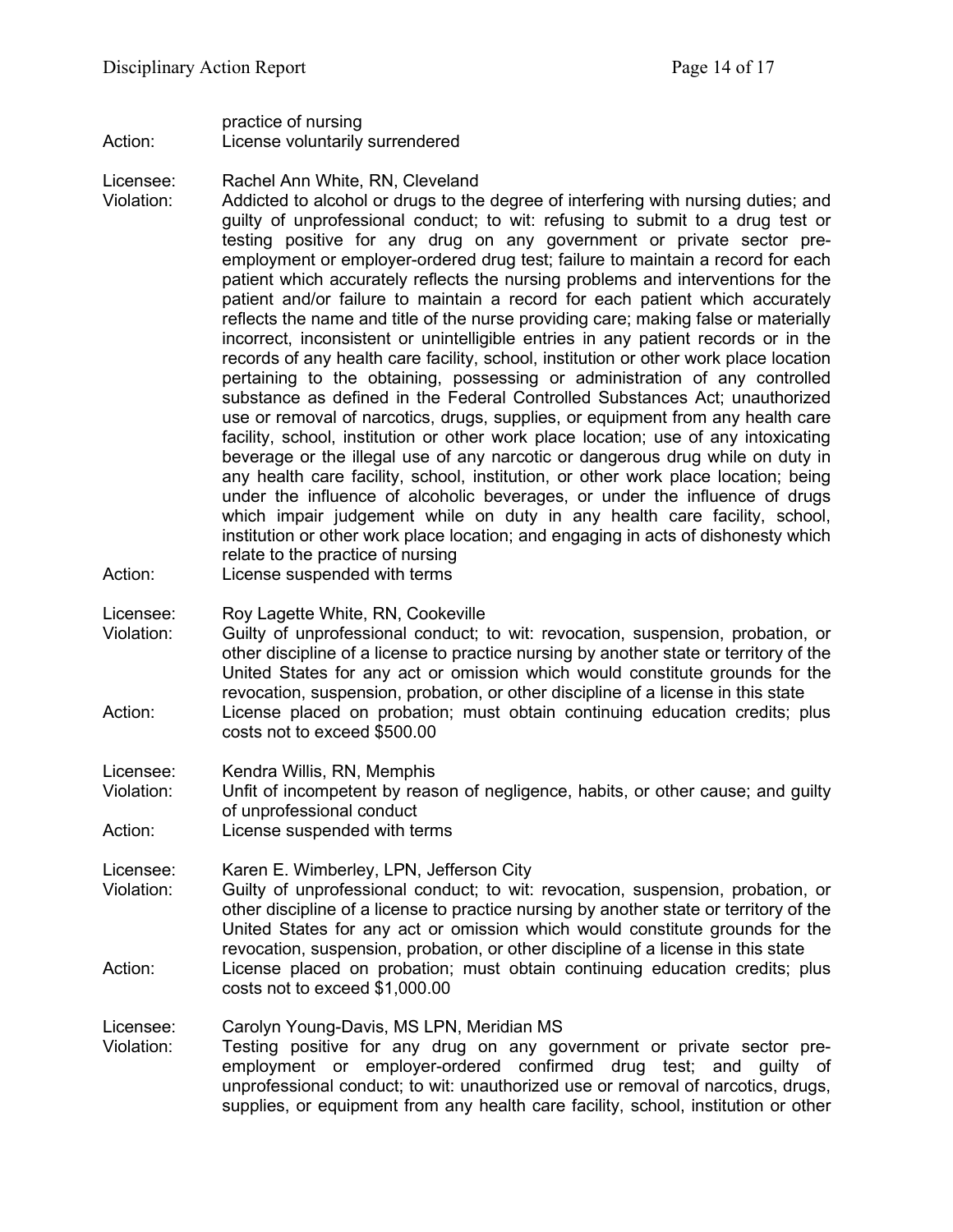work place location; use of any intoxicating beverage or the illegal use of any narcotic or dangerous drug while on duty in any health care facility, school, institution, or other work place location; being under the influence of alcoholic beverages, or under the influence of drugs which impair judgement while on duty in any health care facility, school, institution or other work place location; and engaging in acts of dishonesty which relate to the practice of nursing

Action: Privilege to practice nursing in the State of Tennessee revoked; assessed civil penalties of \$1,500.00; plus costs not to exceed \$5,000.00

## **PAIN MANAGEMENT CLINIC**

| Licensee:<br>Violation:            | Isaac Spine Joint and Pain Institute, Nashville<br>Initial inspection revealed that the clinic had been operating one day per week<br>without a license.                                                                              |
|------------------------------------|---------------------------------------------------------------------------------------------------------------------------------------------------------------------------------------------------------------------------------------|
| Action:                            | Contingent licensure granted; assessed civil penalty of \$8,000.00                                                                                                                                                                    |
| Licensee:<br>Violation:<br>Action: | Nashville Pain and Wellness Center, PMC, Brentwood<br>Inspection revealed deficiencies in charts and controlled medication logs.<br>Conditional license granted, Clinic license reprimanded; assessed re-inspection<br>fee \$1,000.00 |

# **BOARD OF PHYSICAL THERAPY**

| Licensee:<br>Violation: | Bonnie K. Carr, PT Lakeland<br>Practicing physical therapy on a lapsed license.                                                                                                                                                                                                                                           |
|-------------------------|---------------------------------------------------------------------------------------------------------------------------------------------------------------------------------------------------------------------------------------------------------------------------------------------------------------------------|
| Action:                 | Reprimand and license voluntarily retired; assessed civil penalty of \$2,250.00<br>plus costs not to exceed \$300.00                                                                                                                                                                                                      |
| Licensee:               | Reginald Minnis, PTA, Cordova                                                                                                                                                                                                                                                                                             |
| Violation:              | Guilty of falsification of documentation regarding patient visits and physical<br>therapist assistant activities.                                                                                                                                                                                                         |
| Action:                 | License placed on probation; ordered to obtain CEU credits; assessed civil<br>penalty of \$1,200.00 plus costs not to exceed \$20,000.00                                                                                                                                                                                  |
| Licensee:               | Erin Robinson PTA, Memphis                                                                                                                                                                                                                                                                                                |
| Violation:              | Failed to comply with Board Order of August 12, 2016. A violation or attempted<br>violation, directly or indirectly, or assisting in or abetting the violation of or<br>conspiring to violate any provisionor any lawful Order of the board issued<br>pursuant thereto of any criminal statute of the state of Tennessee; |
| Action:                 | License suspended with terms of total compliance with previous Order;<br>assessed costs of the cause not to exceed \$5,000.00.                                                                                                                                                                                            |

# **BOARD OF RESPIRATORY CARE**

Licensee: Shannon Gibson, RRT, Newport

- Violation: Failed to comply with prior Board Order; failed to obtain and maintain Tennessee Professional Assistance Program (TnPAP) advocacy.
- Action: License revoked; must obtain TnPAP advocacy prior to reapplying for licensure.

# **BOARD OF SOCIAL WORKER LICENSURE**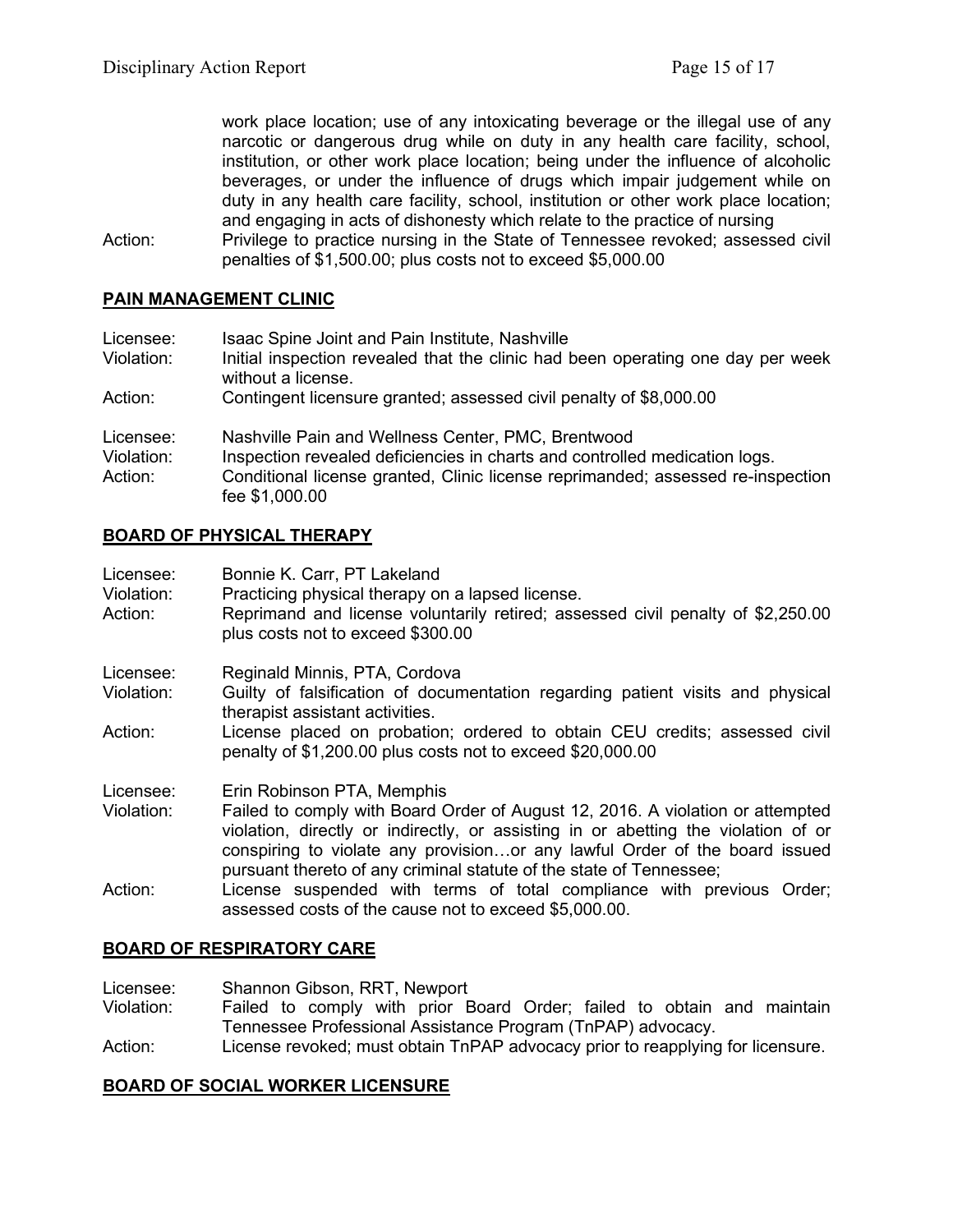| Licensee:<br>Violation:<br>Action:           | Lee A. Cavender, LCSW, Woodbury<br>Guilty of engaging in sexual activities with current or former clients<br>License suspended with terms of completion of live boundary and ethics course.                                                                                                                                                                                                                                                                                                                                                                                                                                        |  |  |  |
|----------------------------------------------|------------------------------------------------------------------------------------------------------------------------------------------------------------------------------------------------------------------------------------------------------------------------------------------------------------------------------------------------------------------------------------------------------------------------------------------------------------------------------------------------------------------------------------------------------------------------------------------------------------------------------------|--|--|--|
| <b>BOARD OF VETERINARY MEDICAL EXAMINERS</b> |                                                                                                                                                                                                                                                                                                                                                                                                                                                                                                                                                                                                                                    |  |  |  |
| Licensee:<br>Violation:                      | Banfield Pet Hospital, Nashville<br>Failed to timely renew premise permit and continued to practice on an expired<br>premise permit.                                                                                                                                                                                                                                                                                                                                                                                                                                                                                               |  |  |  |
| Action:                                      | Assessed civil penalty of \$100.00 plus costs not to exceed \$1,000.00.                                                                                                                                                                                                                                                                                                                                                                                                                                                                                                                                                            |  |  |  |
| Licensee:<br>Violation:<br>Action:           | Shawn Teri' Barnett, VMT, Horn Lake, Mississippi<br>Failed to timely renew license and practiced on an expired license<br>Assessed civil penalty of \$2,000.00 plus costs not to exceed \$1,000.00. Pay the<br>past due renewal fee plus late renewal fee and establish compliance with<br>continuing education requirements.                                                                                                                                                                                                                                                                                                      |  |  |  |
| Licensee:<br>Violation:                      | Cat Clinic, Knoxville<br>Failed to timely renew premise permit and continued to practice on an expired<br>premise permit.                                                                                                                                                                                                                                                                                                                                                                                                                                                                                                          |  |  |  |
| Action:                                      | Assessed civil penalty of \$4,400.00 plus costs not to exceed \$1,000.00.                                                                                                                                                                                                                                                                                                                                                                                                                                                                                                                                                          |  |  |  |
| Licensee:<br>Violation:                      | <b>Companion Animal Hospital, Collierville</b><br>Failed to timely renew premise permit and continued to practice on an expired<br>premise permit.                                                                                                                                                                                                                                                                                                                                                                                                                                                                                 |  |  |  |
| Action:                                      | Assessed civil penalty of \$1,000.00 plus costs not to exceed \$1,000.00.                                                                                                                                                                                                                                                                                                                                                                                                                                                                                                                                                          |  |  |  |
| Licensee:<br>Violation:                      | John S. Curtis, DVM, Athens<br>Unprofessional or unethical conduct or engaging in practices in connection with<br>the practice of veterinary medicine that are in violation of the standards of<br>professional conduct.                                                                                                                                                                                                                                                                                                                                                                                                           |  |  |  |
| Action:                                      | Assessed civil penalty of \$100.00 plus costs not to exceed \$1,000.00.                                                                                                                                                                                                                                                                                                                                                                                                                                                                                                                                                            |  |  |  |
| Licensee:<br>Violation:<br>Action:           | James R. Fullerton, DVM, Nashville<br>Failed to responsibly supervise persons to whom veterinary functions are<br>delegated or assigned<br>License reprimanded; assessed civil penalty of \$500.00 plus costs not to<br>exceed \$1,000.00.                                                                                                                                                                                                                                                                                                                                                                                         |  |  |  |
| Licensee:<br>Violation:<br>Action:           | Natasha A. Jones, DVM, Signal Mountain<br>Unprofessional or unethical conduct or engaging in practices in connection with<br>the practice of veterinary medicine that are in violation of the standards of<br>professional conduct. Dispensing, prescribing or otherwise distributing any<br>controlled substance or any other drug not in the course of the accepted<br>practice of veterinary medicine. Engaging in acts of dishonesty which relate to<br>the practice of veterinary medicine.<br>License placed on probation with terms of Tennessee Medical Foundation<br>monitoring; assessed costs not to exceed \$1,000.00. |  |  |  |
| Licensee:<br>Violation:                      | Veterinary Services of Murfreesboro, Murfreesboro<br>Failed to timely renew premise permit and continued to practice on an expired                                                                                                                                                                                                                                                                                                                                                                                                                                                                                                 |  |  |  |